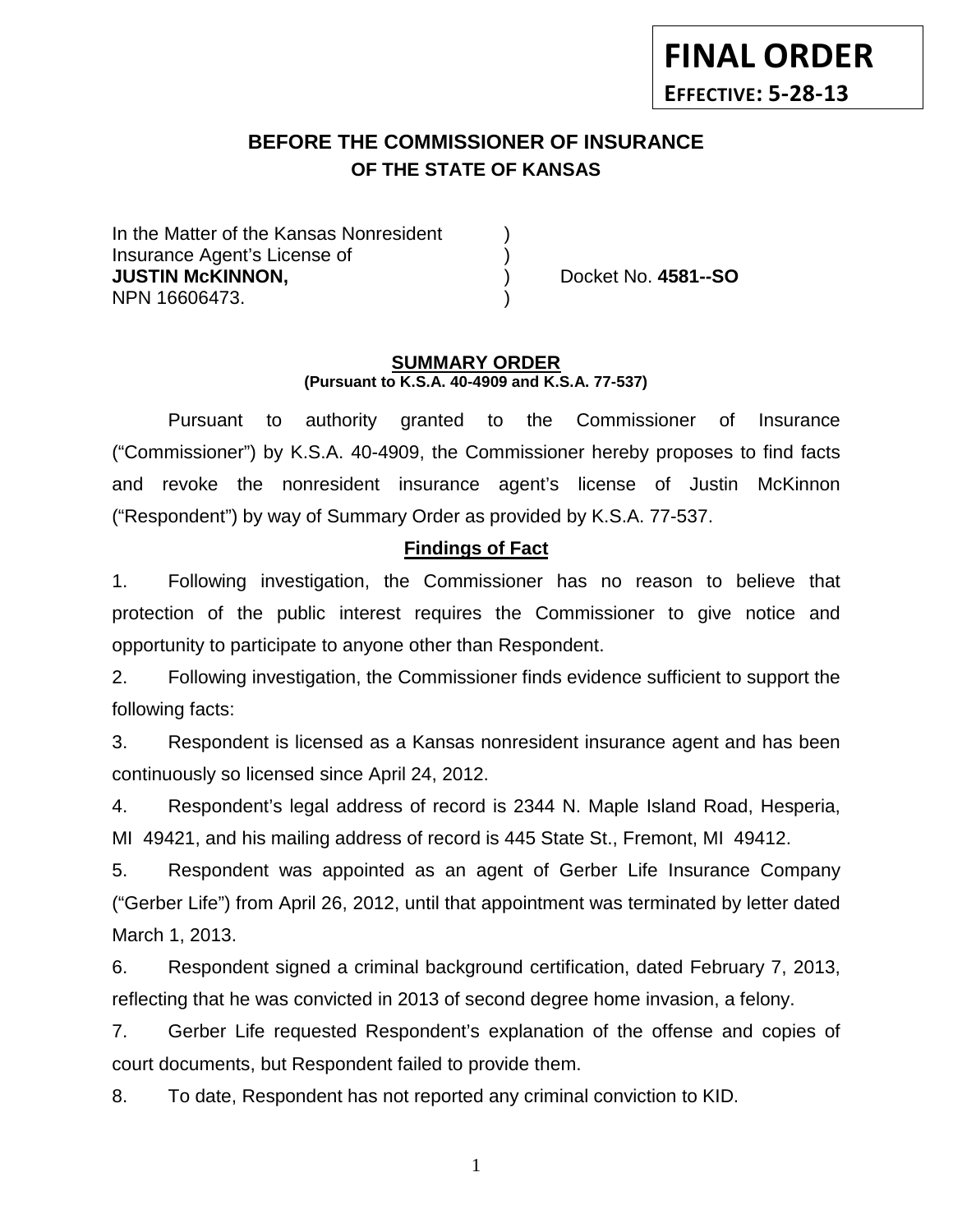9. By letter of March 27, 2013, addressed to Respondent at his mailing address of record, counsel for KID invited Respondent to reply in writing within 15 business days if he disputed the foregoing facts.

10. The letter was refused at that address and returned by the United States Postal Service.

11. By letter of April 8, 2013, addressed to Respondent at his legal address of record, counsel for KID again invited Respondent to reply in writing within 15 business days if he disputed the foregoing facts and to report a change of mailing address.

12. To date, Respondent has not replied or changed his mailing address in KID's records; thus, the facts are deemed undisputed.

# **Applicable Law**

13. K.S.A. 40-4909(a) provides, in relevant part:

"The commissioner may deny, suspend, revoke or refuse renewal of any license issued under this act if the commissioner finds that the applicant or license holder has:

(2) Violated: (A) Any provision of chapter 40 of the Kansas Statutes Annotated, and amendments thereto, or any rule and regulation promulgated thereunder; . . .

(6) Been convicted of a misdemeanor or felony. . . . [or]

(8) Used any fraudulent, coercive, or dishonest practice, or demonstrated any incompetence, untrustworthiness or financial irresponsibility in the conduct of business in this state or elsewhere." K.S.A. 2012 Supp. 40- 4909(a).

14. K.A.R. §40-7-9 requires that a licensee report to the Commissioner within 30 days of the occurrence each change in the information provided in the license application, including changes of address and convictions.

15. In addition, the Commissioner may revoke any license issued under the Insurance Agents Licensing Act if the Commissioner finds that the interests of the insurer or the insurable interests of the public are not properly served under such license. K.S.A. 2012 Supp. 40-4909(b).

16. "Any action taken under this section which affects any license or imposes any administrative penalty shall be taken only after notice and an opportunity for hearing conducted in accordance with the provisions of the Kansas administrative procedures act." K.S.A. 2012 Supp. 40-4909(c).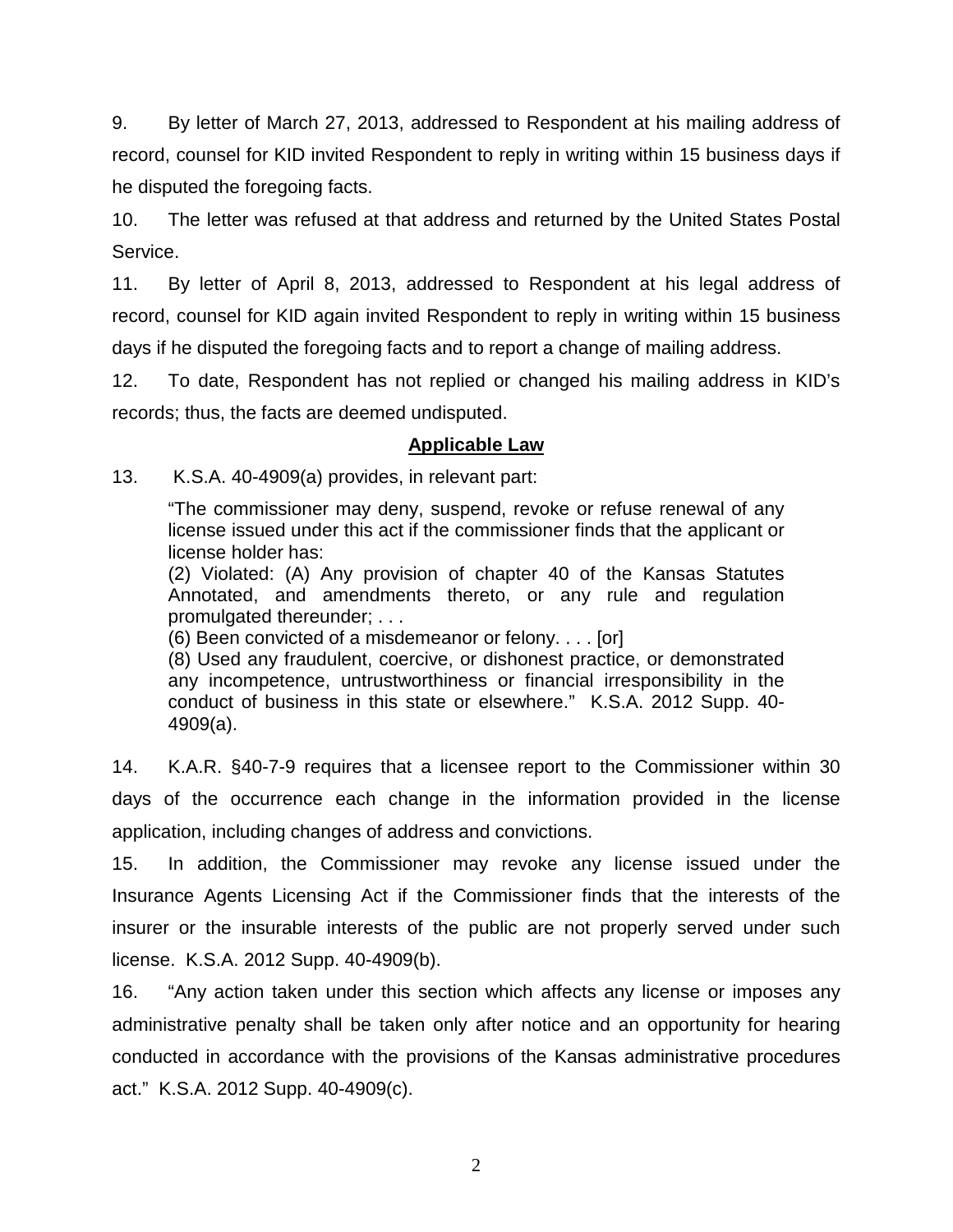17. "Whenever the commissioner imposes any administrative penalty or denies, suspends, revokes or refuses renewal of any license pursuant to subsection (a), any costs incurred as a result of conducting an administrative hearing authorized under the provisions of this section shall be assessed against the person who is the subject of the hearing or any business entity represented by such person who is the party to the matters giving rise to the hearing." K.S.A. 2012 Supp. 40-4909(f).

#### **Conclusions of Law**

18. The Commissioner has jurisdiction over Respondent as well as the subject matter of this proceeding, and such proceeding is held in the public interest.

19. The Commissioner finds Respondent's license may be revoked pursuant to K.S.A. 40-4909(a)(2) because Respondent has violated K.A.R. §40-7-9 by failing to report a change of address and a felony conviction.

20. The Commissioner finds that Respondent's license may be revoked pursuant to K.S.A. 40-4909(a)(6) because Respondent has been convicted of a felony.

21. The Commissioner finds that Respondent's license may be revoked pursuant to K.S.A. 40-4909(a)(8) because Respondent has failed to cooperate with Gerber Life's investigation of his criminal conviction.

22. The Commissioner thus finds that sufficient grounds exist for the revocation of Respondent's insurance agent license pursuant to K.S.A. 2012 Supp. 40-4909(a).

23. Finally, the Commissioner finds that Respondent's license may be revoked pursuant to K.S.A. 40-4909(b) because Respondent's license is not serving the interests of insurers or the insurable interests of the public.

24. Based on the facts and circumstances set forth herein, it appears that the use of summary proceedings in this matter is appropriate, in accordance with the provisions set forth in K.S.A. 77-537(a), in that the use of summary proceedings does not violate any provision of the law, the protection of the public interest does not require the KID to give notice and opportunity to participate to persons other than Respondent, and after investigation, KID believes in good faith that the allegations will be supported to the applicable standard of proof.

3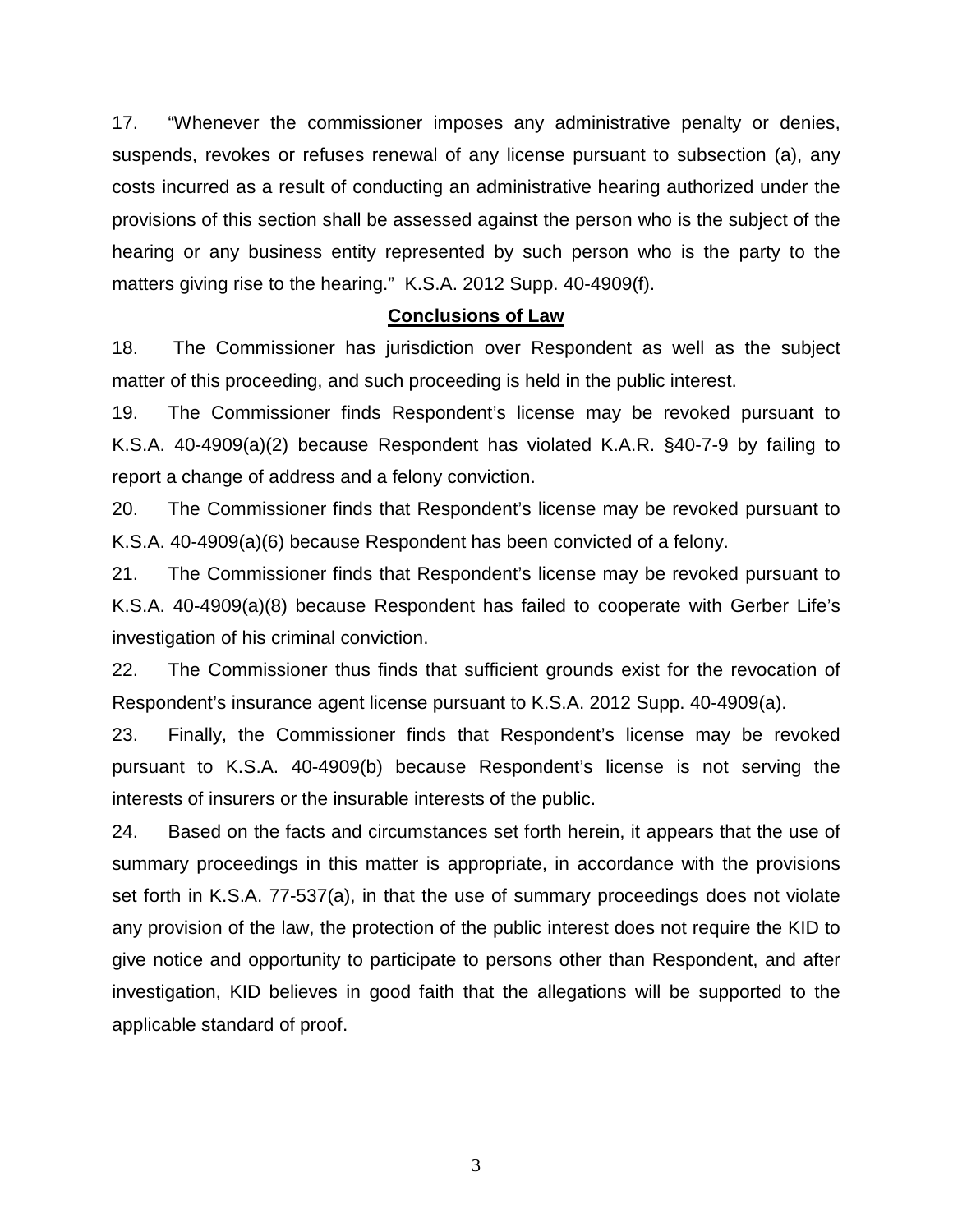# **Policy to be Served**

Before issuing an insurance agent license, the Commissioner must determine that the applicant is qualified and has not committed any act that would be grounds for denial, suspension, or revocation. K.S.A. 40-4905(b). Further, the Commissioner may revoke any license issued under the Insurance Agents Licensing Act if the Commissioner finds that the interests of the insurer or the insurable interests of the public are not properly served under the license. The following action is appropriate to promote the security and integrity of the insurance business and protect insurance consumers by licensing, or continuing to license, persons or entities to sell, solicit, or negotiate insurance in the State of Kansas only if their conduct indicates they are both qualified and trustworthy.

**THE COMMISSIONER OF INSURANCE THEREFORE ORDERS** that the Kansas nonresident insurance agent's license of **JUSTIN McKINNON** is hereby **REVOKED** and **JUSTIN McKINNON** shall **CEASE and DESIST** from the sale, solicitation, or negotiation of insurance, doing any act toward the sale, solicitation, or negotiation of insurance, and/or receiving compensation deriving from the sale, solicitation, or negotiation of insurance in Kansas or on Kansas risks through business conducted on and after the effective date of this order.

**It is further ordered**, pursuant to KSA 77-415(b)(2)(A), that this order is designated by KID as precedent.

**IT IS SO ORDERED THIS \_\_7th\_\_ DAY OF MAY 2013, IN THE CITY OF TOPEKA, COUNTY OF SHAWNEE, STATE OF KANSAS.**



/s/ Sandy Praeger Sandy Praeger Commissioner of Insurance

BY:

\_/s/ John Wine\_\_\_\_\_\_\_\_\_\_\_\_\_\_\_\_\_\_\_\_ John Wine General Counsel